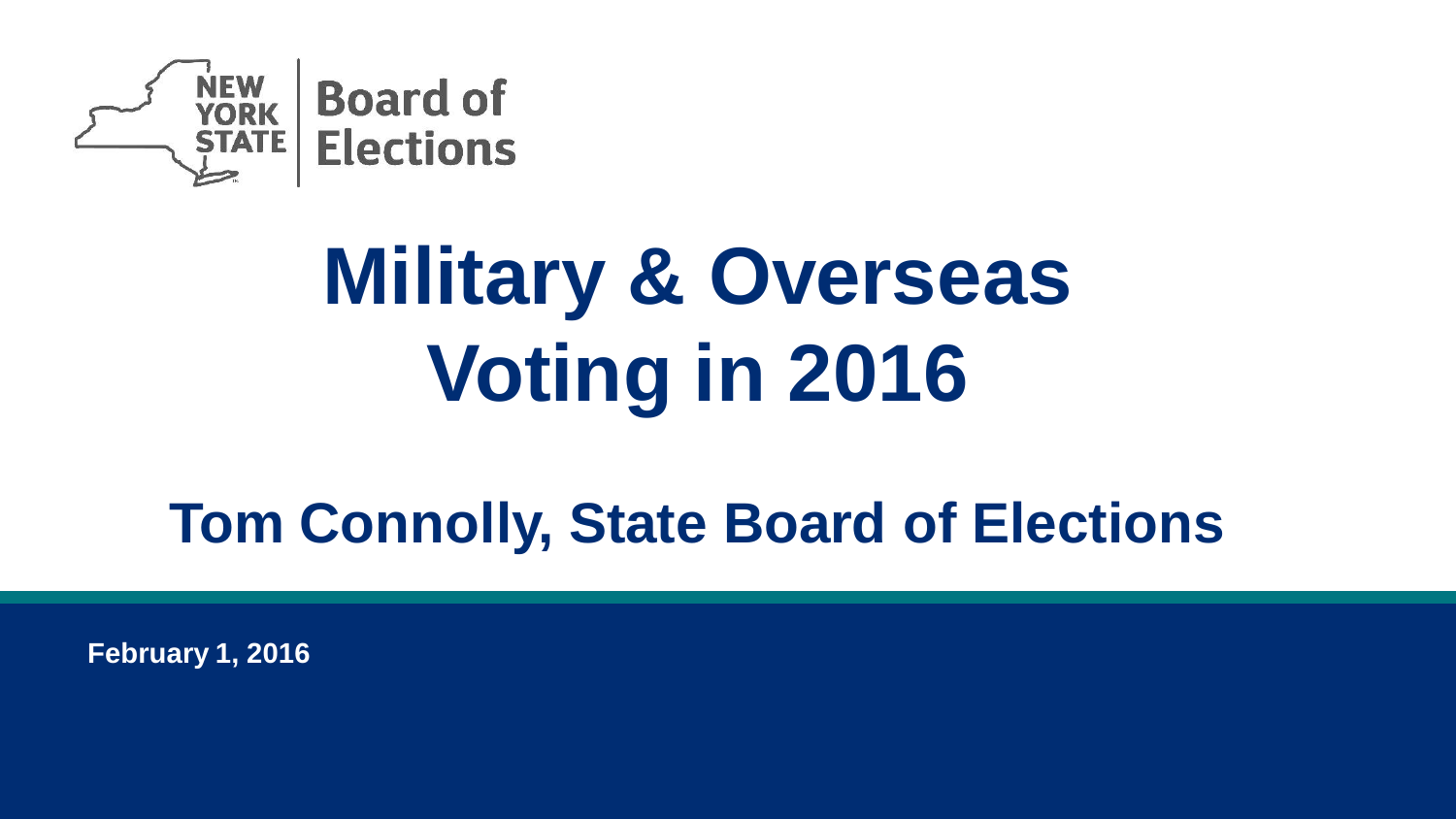**February 1, 2016 2**

# **2016 At A Glance**

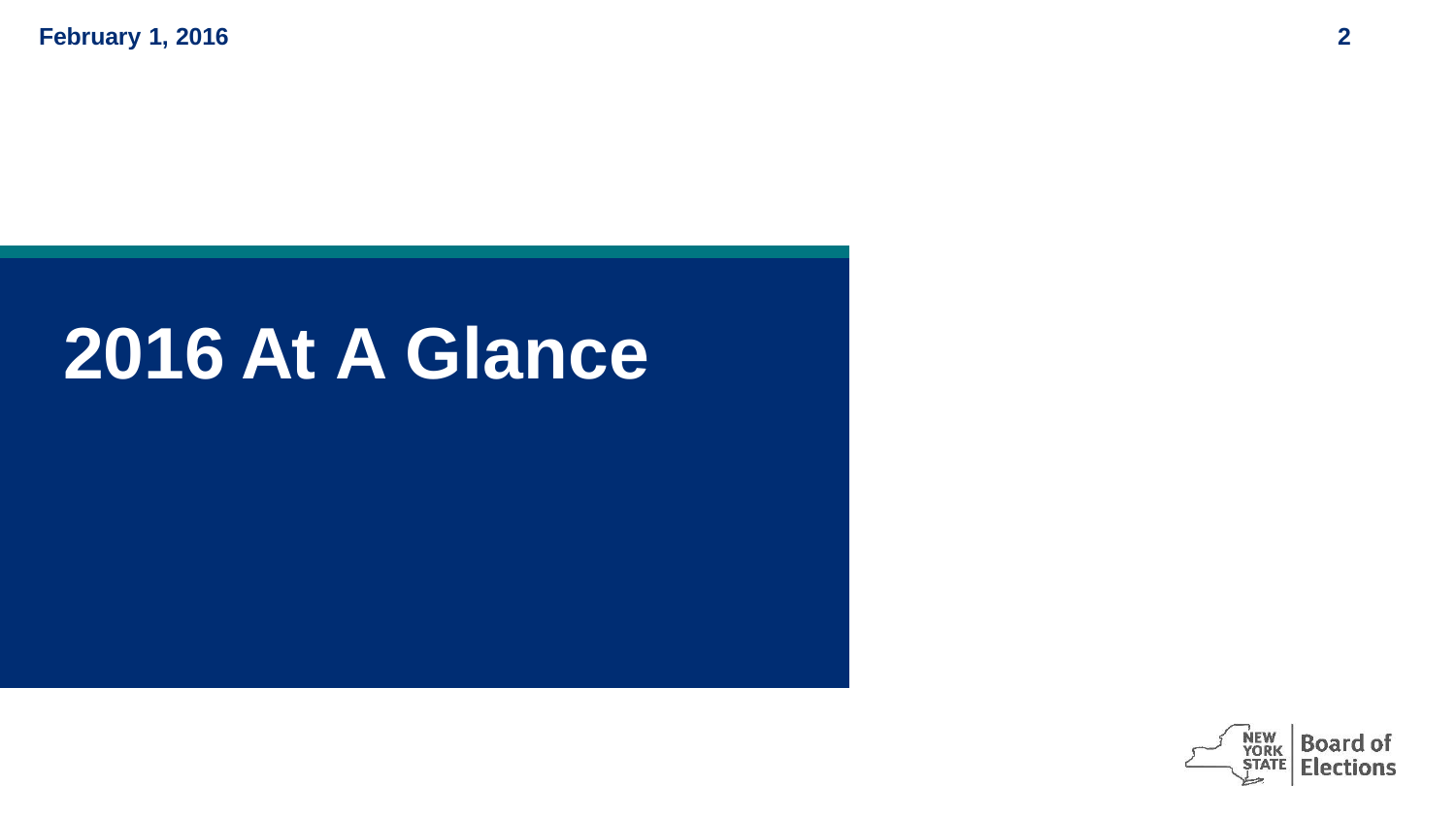#### **Elections and eligible UOCAVA voters**

#### **Federal Elections**

- **Presidential Primary – 4/19/2016**
	- $\triangleright$  Military and Special Federal voters, enrolled in a party with a primary
- **Federal Primary – 6/28/2016**
	- $\triangleright$  Military and Special Federal voters, enrolled in a party with a primary
- **General Election – 11/8/2016**
	- $\triangleright$  All Military and Special Federal voters

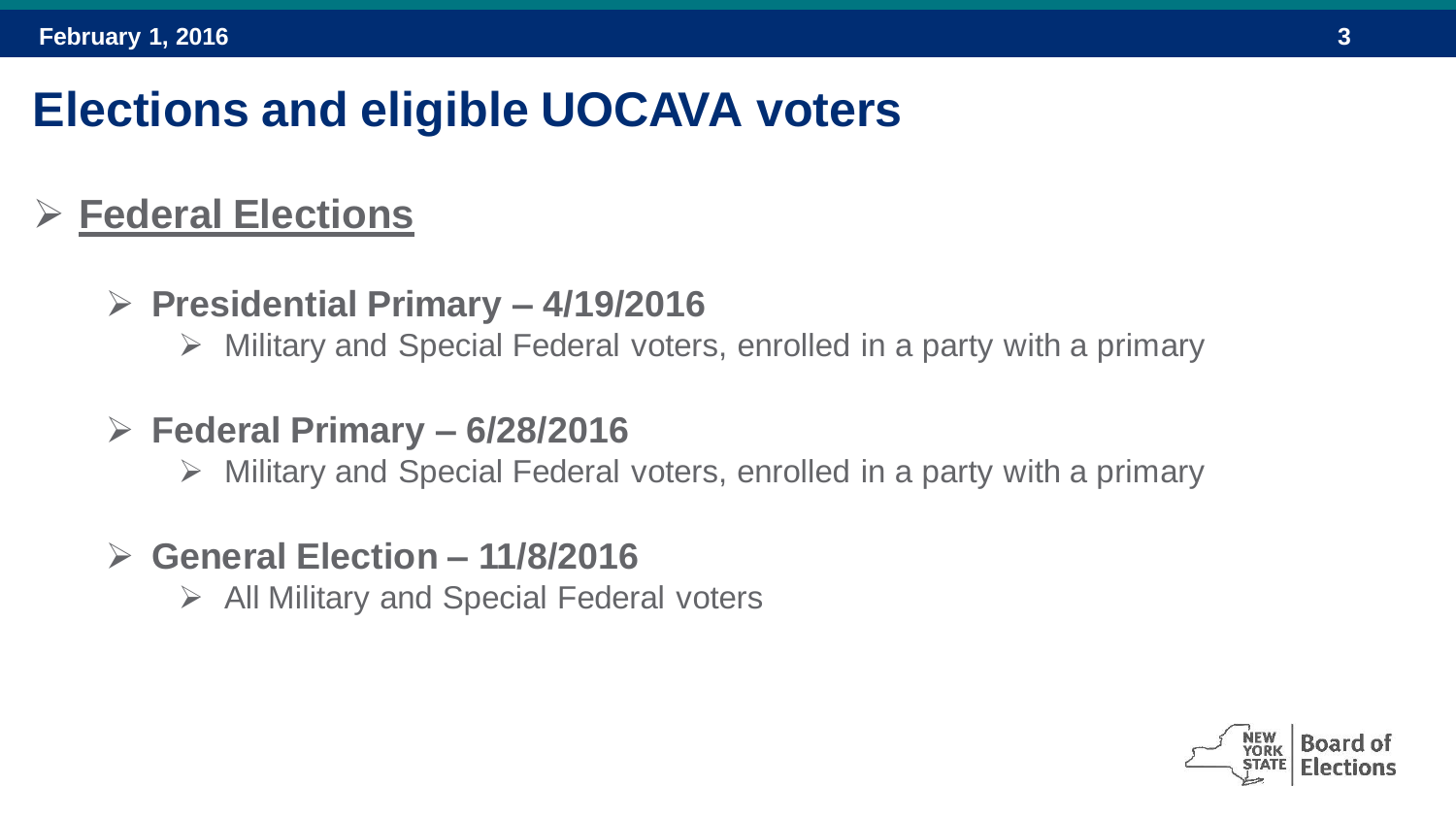### **Elections and eligible UOCAVA voters**

#### **State and Local Elections**

- **Village elections run by the County Board**
	- $\triangleright$  All eligible Military voters

#### **Special Elections**

- $\triangleright$  All eligible Military voters, eligible Special Federal voters if for Federal office
- **State Primary – 6/28/2016**
	- $\triangleright$  Military voters, enrolled in a party with a primary
- **General Election – 11/8/2016**
	- $\triangleright$  All eligible Military voters

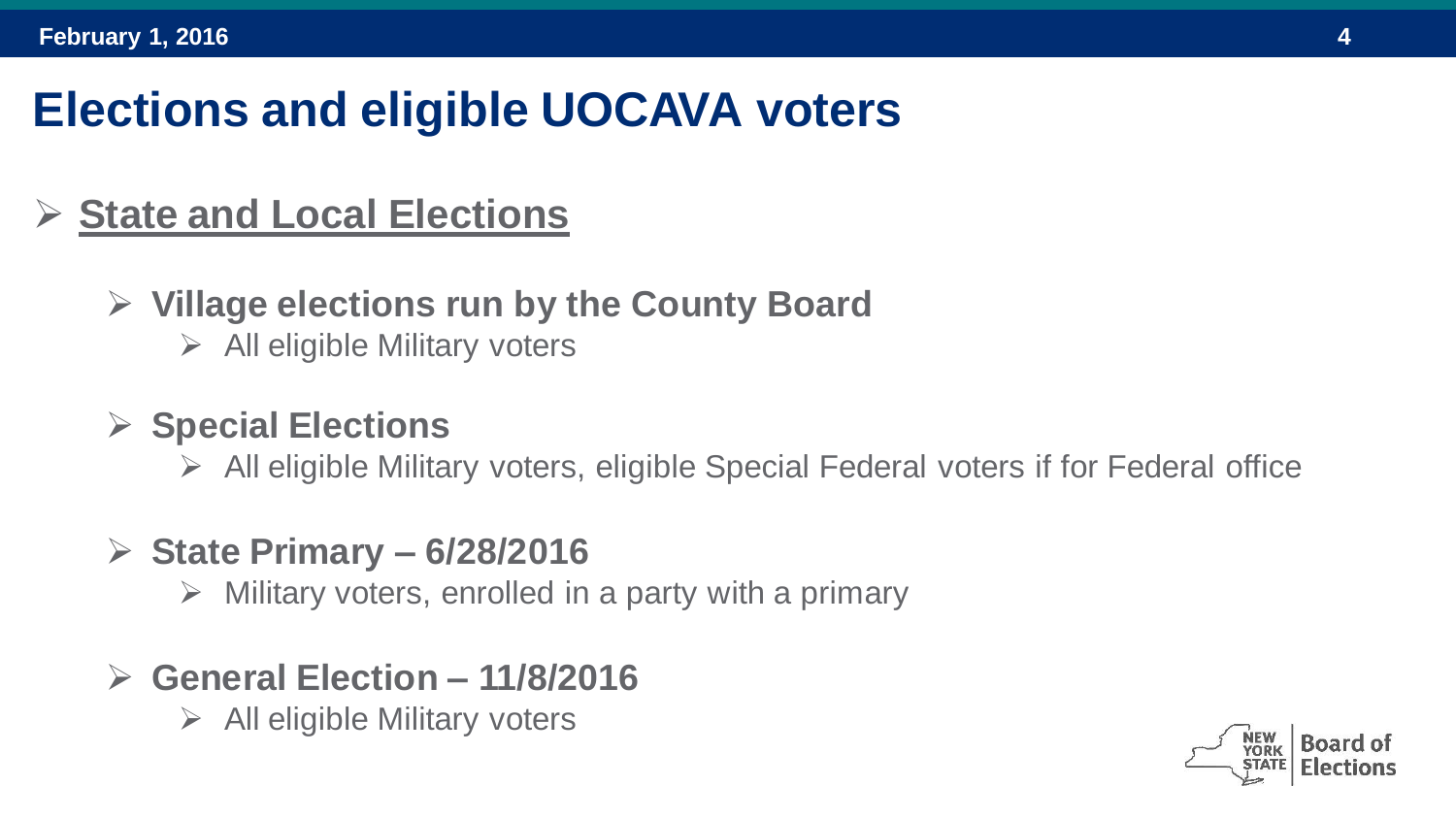## **Multiple Military ballots for General Election 2016**

 $\triangleright$  As in 2014, for the General Election it will be necessary to send Military voters two ballots, one for Federal offices which will need to be transmitted by the 45-Day deadline, and one for State/Local offices to be transmitted by the 32-Day deadline.

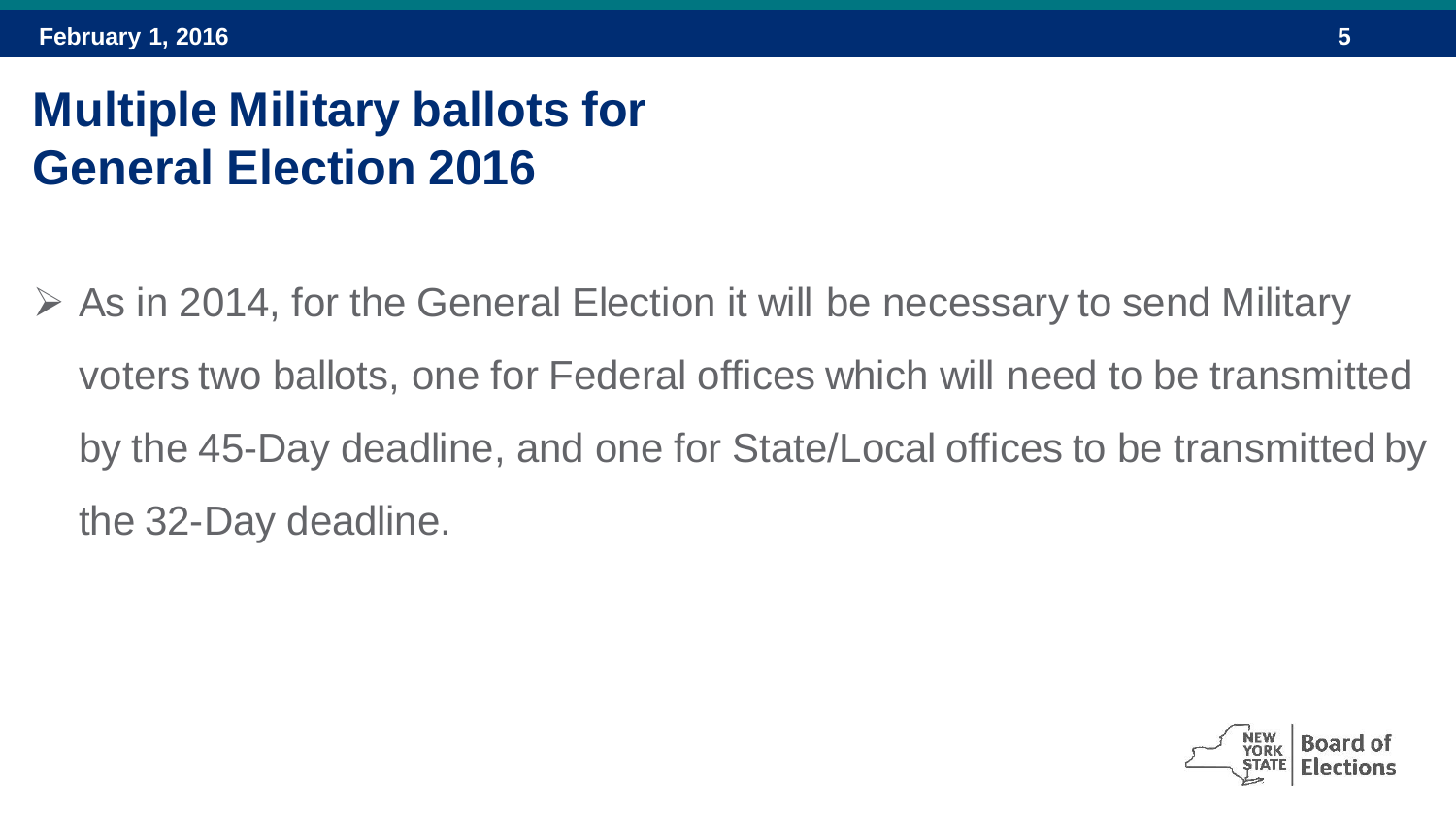**February 1, 2016 6**

# **Deadlines to Remember**

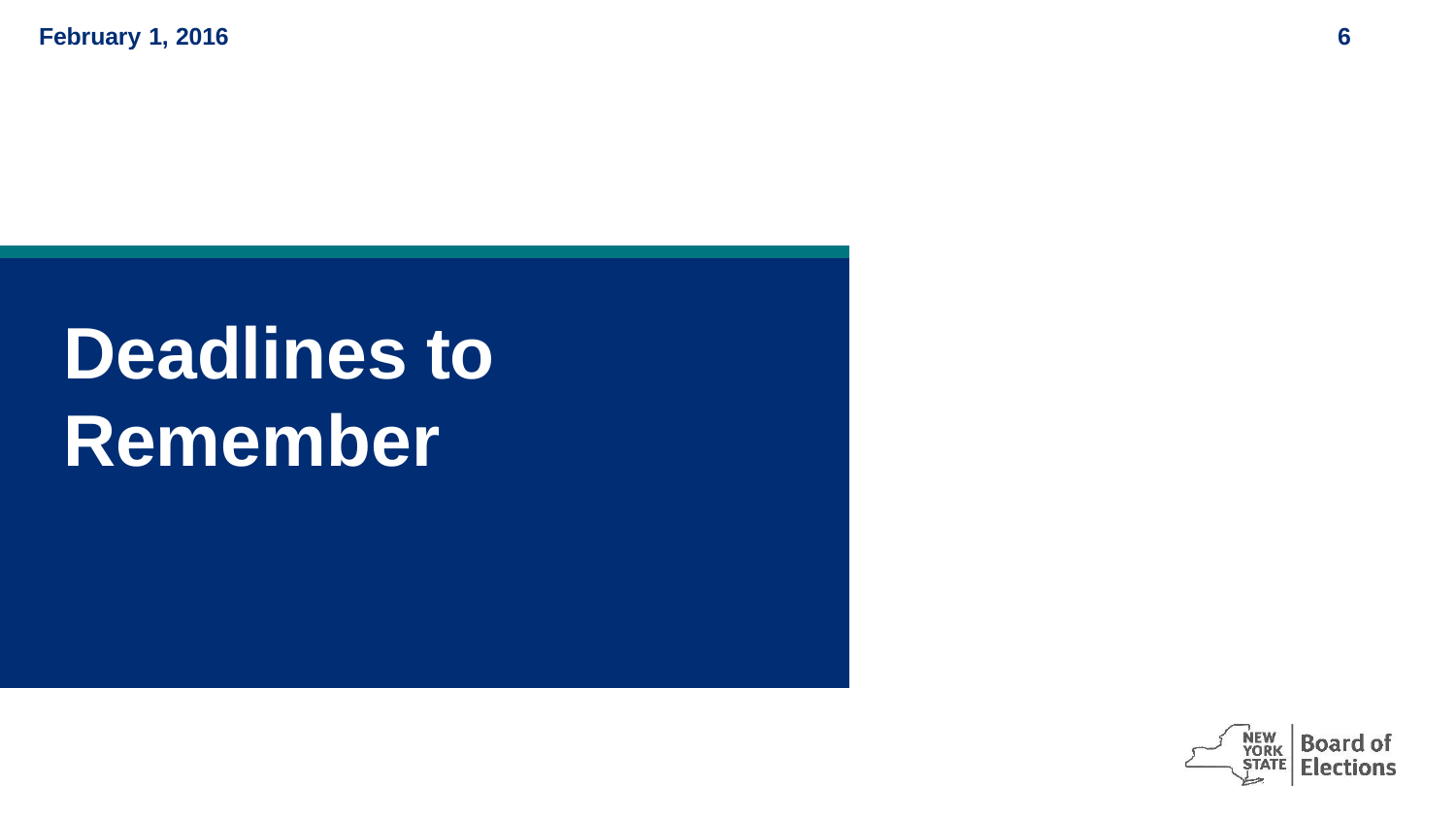#### **UOCAVA Calendars for 2016 Elections**

|                                                                | Board of                                                                                                                                     |                                                | hard of<br>retions                                    | rd of                                                             |              |
|----------------------------------------------------------------|----------------------------------------------------------------------------------------------------------------------------------------------|------------------------------------------------|-------------------------------------------------------|-------------------------------------------------------------------|--------------|
|                                                                | Board of                                                                                                                                     | B/2016<br>idar                                 | $y - 9/13/2016$<br>IT Calendar                        | tions<br>11/8/2016                                                |              |
| Presidential Primary - 4/19/2016<br>UOCAVA / MOVE Act Calendar |                                                                                                                                              | the Special Federal voters in the<br>int/field | ing 32-day transmission deadline<br>ballier to titure | Calendar<br>off eligible Military voters in the                   |              |
|                                                                |                                                                                                                                              |                                                |                                                       |                                                                   | <b>Date:</b> |
| 2/19/2016 -<br>3/39/2024                                       | sumert specified on their application (mail/email/fiel)                                                                                      | <b>SHOW</b>                                    | Post/email/fact                                       | of eligible Special Federal voters in the                         |              |
|                                                                | 49, 822-210 (3)<br>initial DOJ survey on preparation for meeting 45-day transmission-deadline                                                | its to all slighly voters in the               | <b>Direct</b>                                         | Evel / Fremanly Read                                              |              |
| 2/24/2006                                                      | Provide lot of candidates to appear on hallot to SBOE                                                                                        | dash <sub>a</sub> k                            | I for ballet if not previously registered.            | etting AS day transmission deadline                               |              |
| 3/2/2016                                                       | 85,610,116                                                                                                                                   | in DOI                                         | <b>If previously registered.</b>                      | allot to today                                                    |              |
| 3/5/2014                                                       | AS-day Selated deadline for transmission of ballots to all eligible voters in the<br>manner specified on their application (mail/email/fini) | a received, hallots sent                       |                                                       | of FEDERAL ballots to all shiplife                                |              |
|                                                                | Survey as compliance with 45-day deadline due to 001                                                                                         | if not previously registered.                  | inally if provisorsly registered.                     | pplication (mail/innail/fax)                                      |              |
| 3/7/2934                                                       | Failure up extrey for DOI on OOCASE applications received/hallots sent                                                                       |                                                |                                                       | <b>Bier das to DOE</b>                                            |              |
| 3/26/2014                                                      | subsequent to the 45-day deadline                                                                                                            | jody imginieried.                              |                                                       | STATE/LOCAL hallen to all eligible<br>edication (mail/result/fax) |              |
| 3/25/2004                                                      | Last day for a BOE to receive application for ballet if not previously regionsed.<br>81.500-006 (52 & 512-282 (1)(4)                         | www.dy registered.                             |                                                       | <b>Brattons received/hallots asset</b>                            |              |
|                                                                | Lest day for a BOE to receive application if previously registered.                                                                          |                                                | Board                                                 |                                                                   |              |
| A/52/2014                                                      | 41.510.104 (1) 4.511-242(2)(9)<br>Last day for Military vates to apply personally if previously registered.                                  |                                                |                                                       | or ballor if not provincely registered.                           |              |
| 4/18/2019                                                      | 81, \$10, 106 (1)                                                                                                                            |                                                |                                                       | previously registered.                                            |              |
| 4/18/2926                                                      | Last day to protesark a heliot                                                                                                               |                                                |                                                       |                                                                   |              |
|                                                                | 61 610 114(1) 6 611-212                                                                                                                      |                                                |                                                       | ofly if previously registered.                                    |              |
| 4/19/2019                                                      | <b>Sherings Diet</b><br>Deadline for receipt of ballots by a County Goard                                                                    |                                                |                                                       |                                                                   |              |
| 4/26/2016                                                      | 41,610-114(1) 4:611-212                                                                                                                      |                                                |                                                       |                                                                   |              |
|                                                                | DOL Pault Ellection Servey<br>5/5/2024                                                                                                       |                                                |                                                       |                                                                   |              |

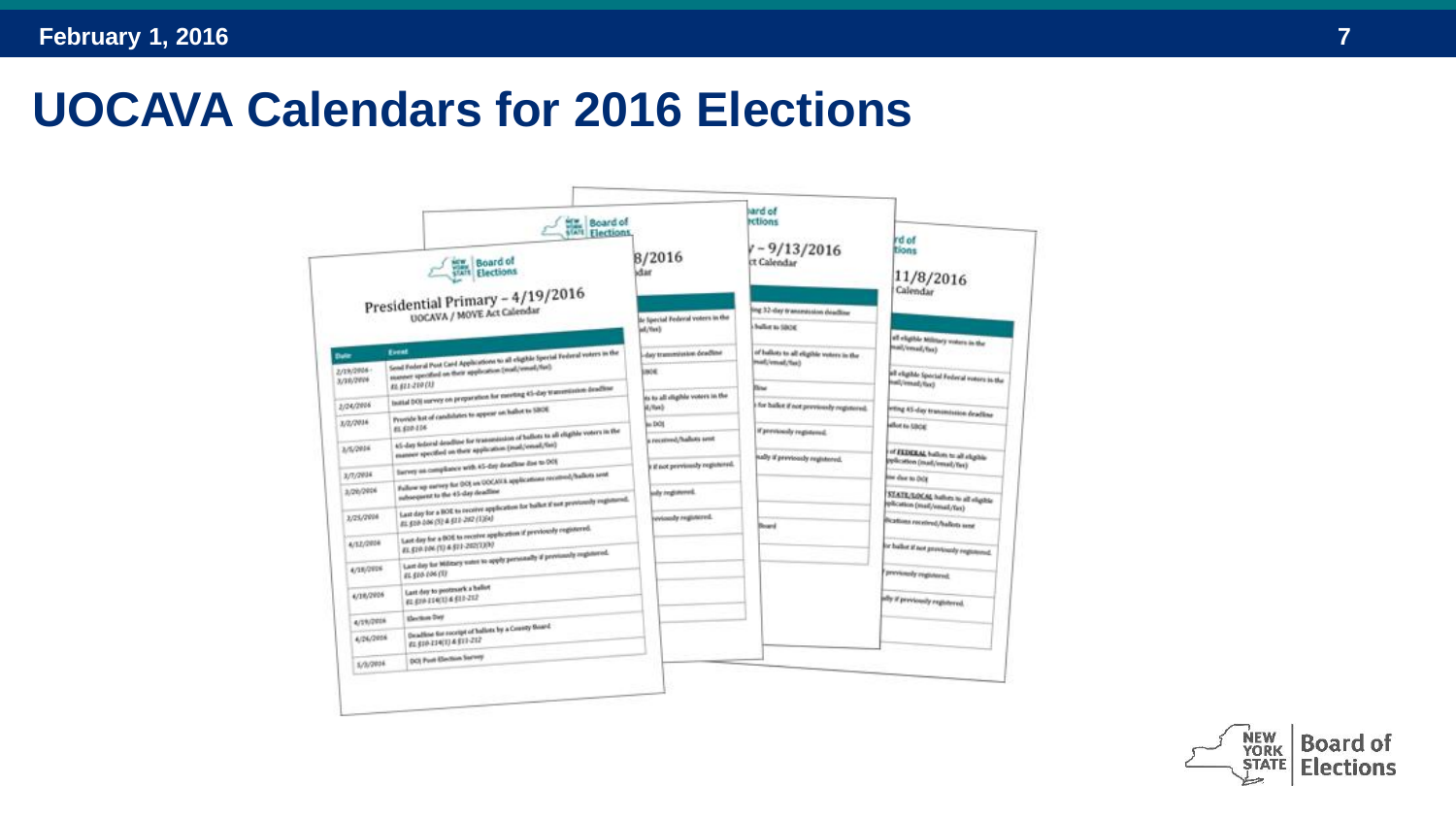## **Sending out Federal Post Card Applications (FPCAs)**

- **Military**: 70-90 days before each General Election they are eligible to vote in
- **Special Federal**: 40-60 days before each election they are eligible to vote in

*The above must be done in the manner specified (Mail / Email / Fax) on the voter's application*

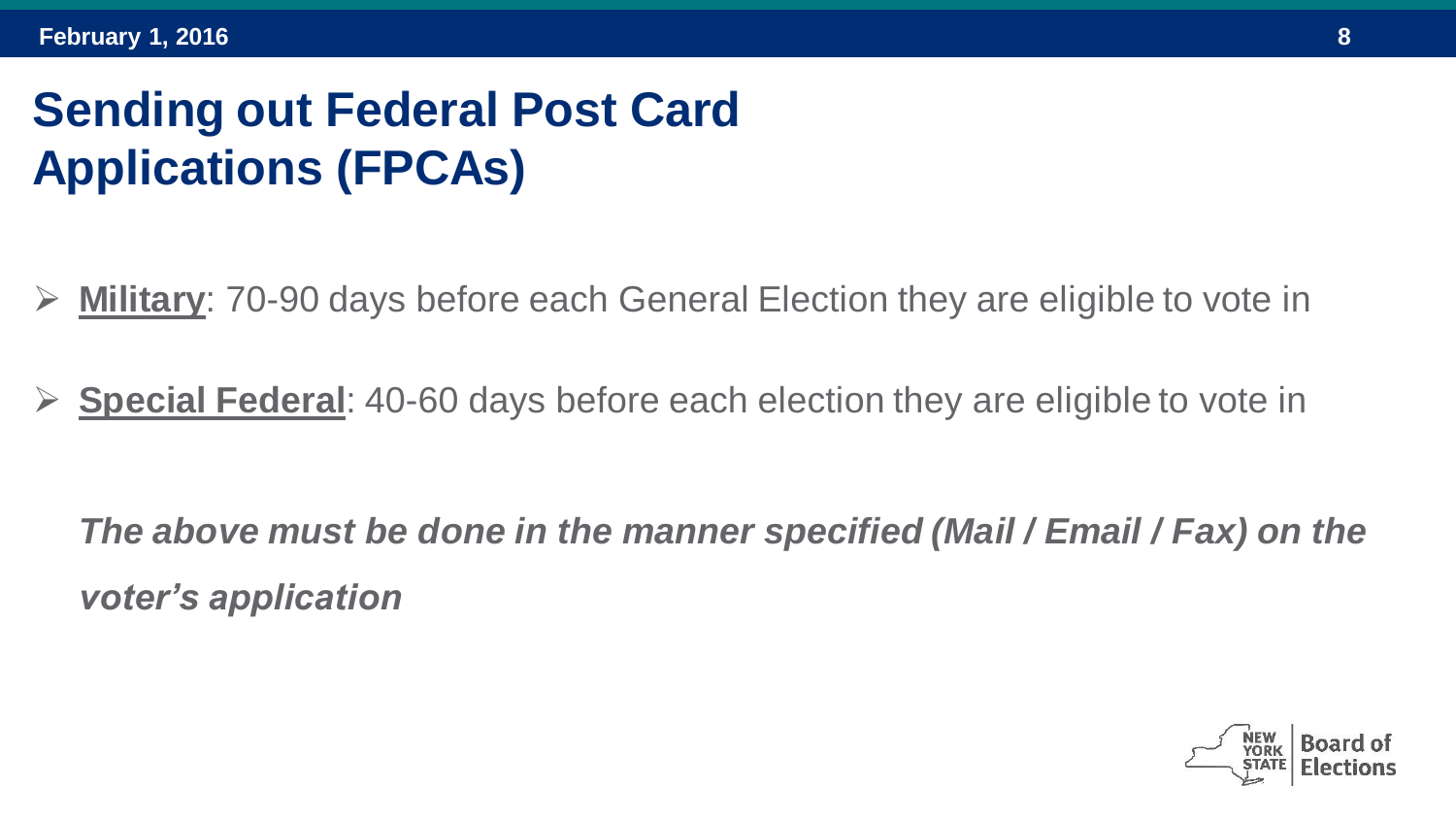#### **Transmission Deadlines**

- **Federal Elections**: 45 Days before Election Day
- **State/Local Elections**: 32 Days before Election Day

*By the above deadline, every UOCAVA voter should have been transmitted at least one ballot in the manner specified (Mail / Email / Fax) on their application, regardless if ballot(s) were sent by any other means.*

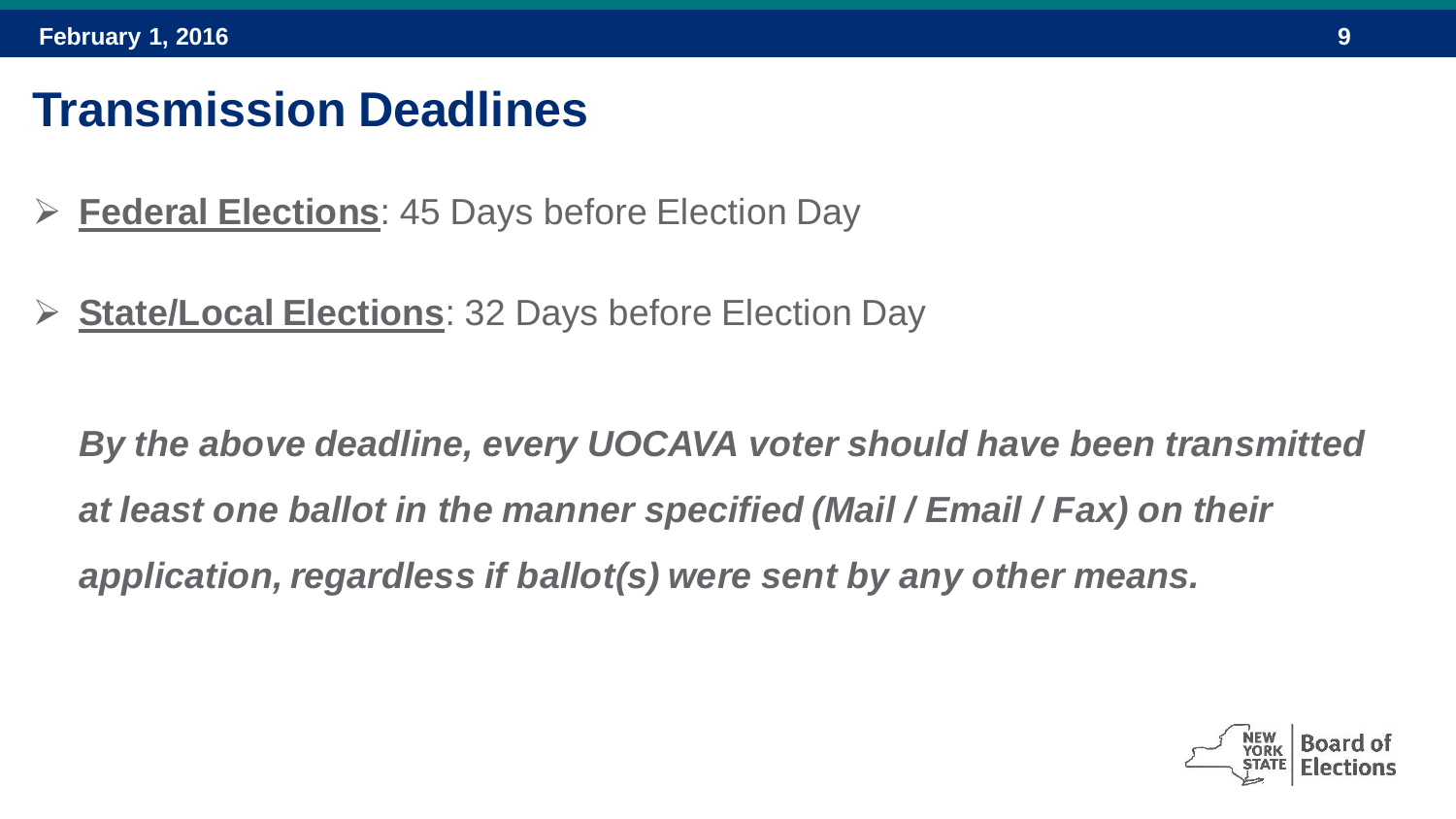## **Surveys**

#### **Pre-Election**

- $\triangleright$  Initial Preparation to Meet Deadline for Transmission of Ballots
- $\triangleright$  Compliance with Deadline for Transmission
- $\triangleright$  Follow Up on Applications/Transmittals

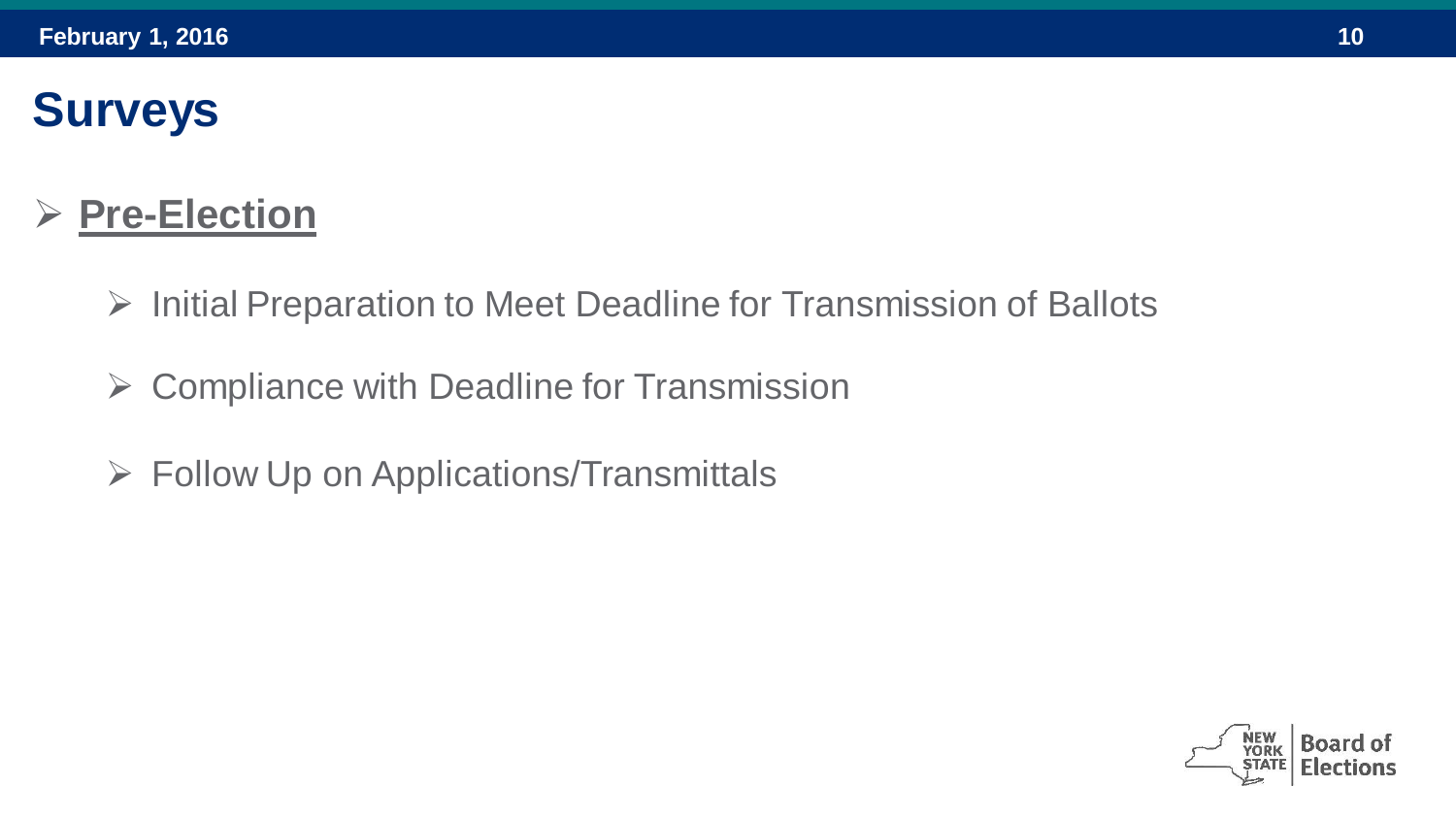## **Surveys**

#### **Post-Election**

 $\triangleright$  Ballots returned

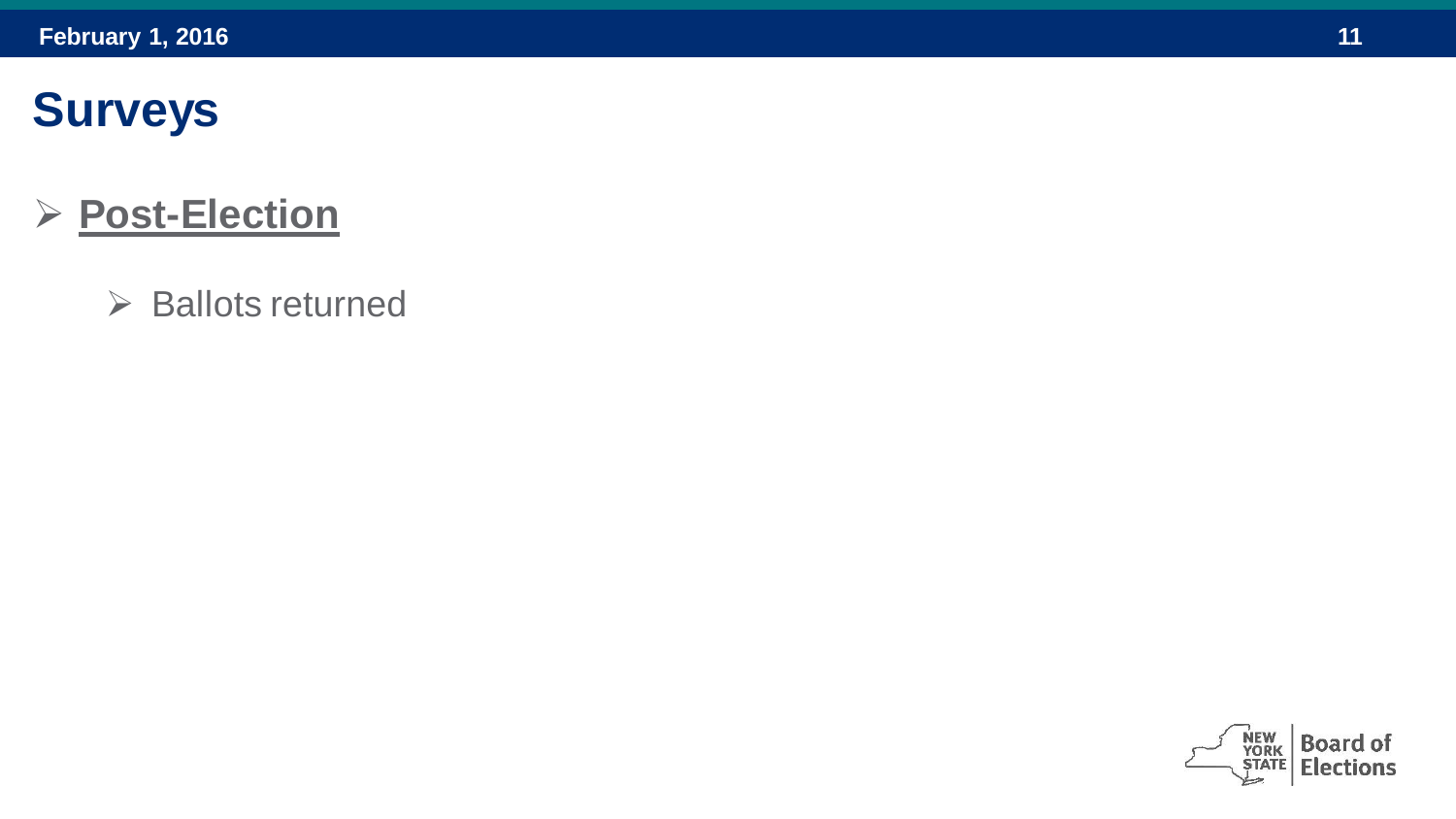#### **Additional notes on surveys**

- Deadlines for surveys are set by Court Order, not the State Board
- $\triangleright$  The data is helpful in determining where improvements can be made
- $\triangleright$  Also is necessary for completing the federal EAVS Survey